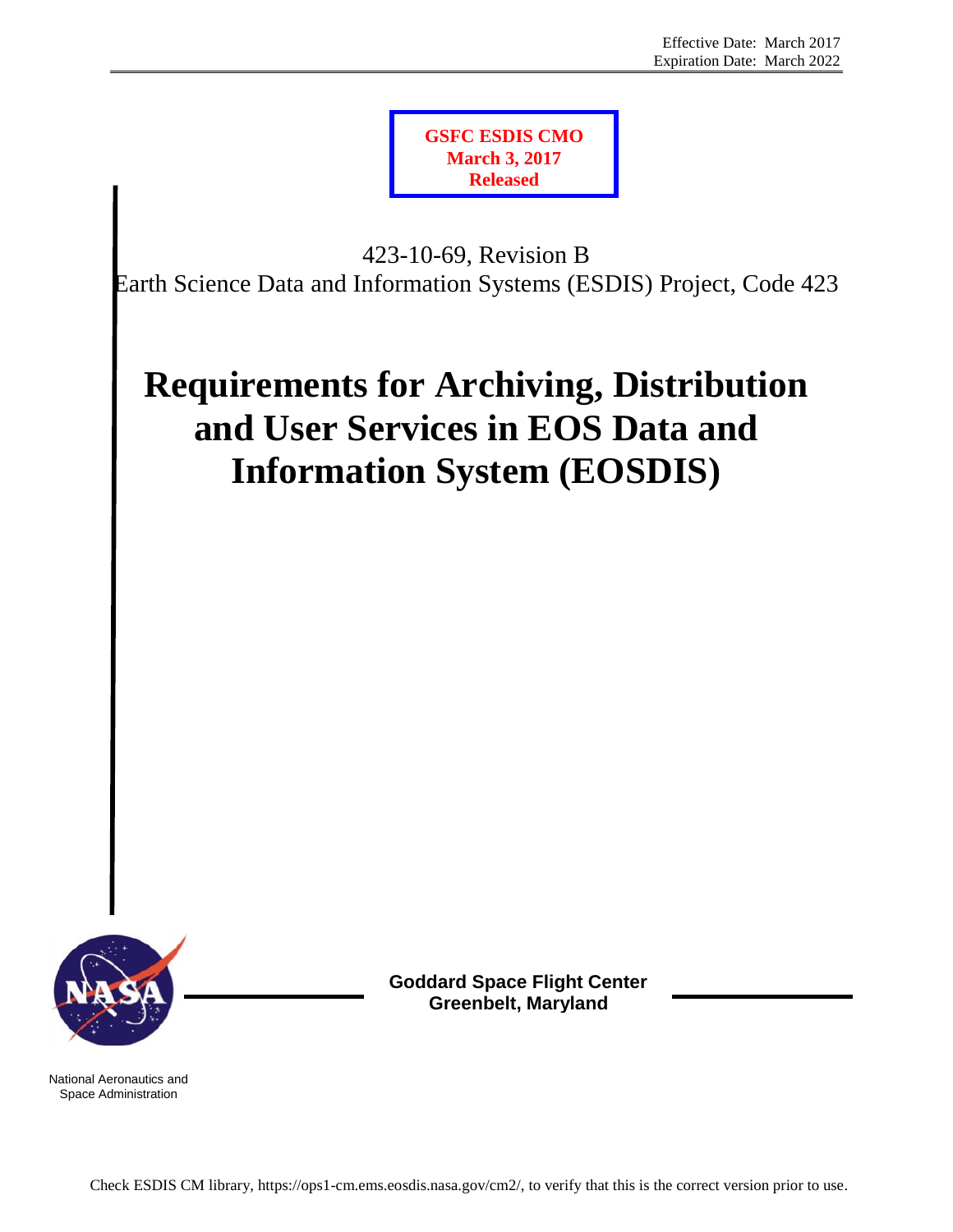# **Requirements for Archiving, Distribution and User Services in EOS Data and Information System (EOSDIS) Signature/Approval Page**

**Reviewed by:**

*Signature obtained on file March 02, 2017*

Jeanne Behnke Date Dep Proj Mgr/Operations GSFC – Code 423

**Approved by:**

#### *Signature obtained on file March 02, 2017*

Andrew Mitchell Date ESDIS Project Manager GSFC - Code 423

**[Electronic] Signatures available in B32 Room E148 online at: / https://ops1-cm.ems.eosdis.nasa.gov/cm2/**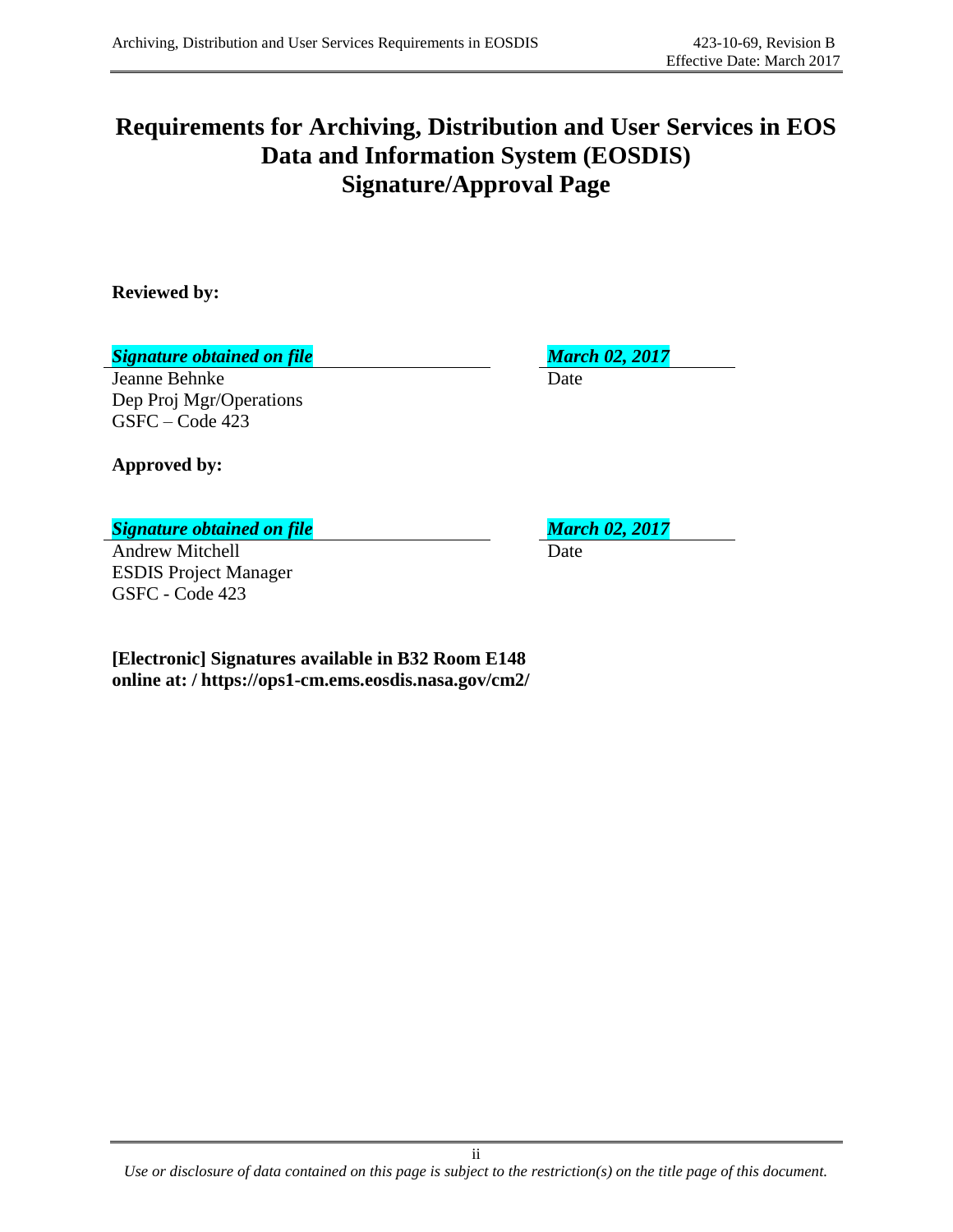# **Preface**

This document is under ESDIS Project configuration control. Once this document is approved, ESDIS approved changes are handled in accordance with Class I and Class II change control requirements described in the ESDIS Configuration Management Procedures, and changes to this document shall be made by change bars or by complete revision.

Any questions should be addressed to: esdis-esmo-cmo@lists.nasa.gov

ESDIS Configuration Management Office (CMO) NASA/GSFC Code 423 Greenbelt, Md. 20771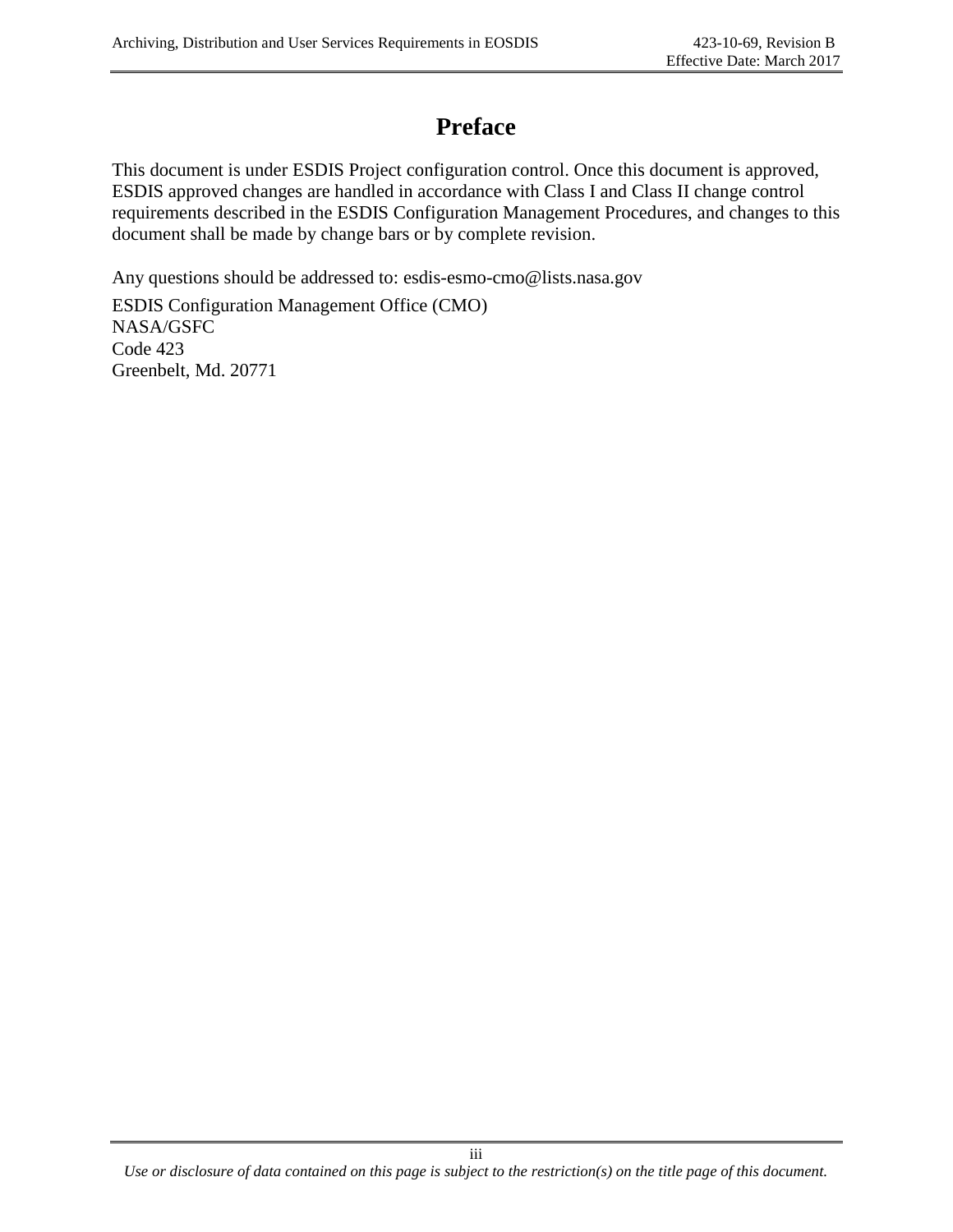## **Abstract**

The purpose of this document is to provide common requirements for data archiving, data distribution and user services for EOSDIS-supported data. These services are currently being provided by the Distributed Active Archive Centers (DAACs). Other elements of EOSDIS may also be subject to a limited set of these general requirements. The scope of the EOSDIS systems has changed since this requirements document was first written. This document is being updated to reflect these changes.

*Keywords: DAAC, ESDIS, EOSDIS, XDS, XDC, LTA, EMS, WIST, EMS*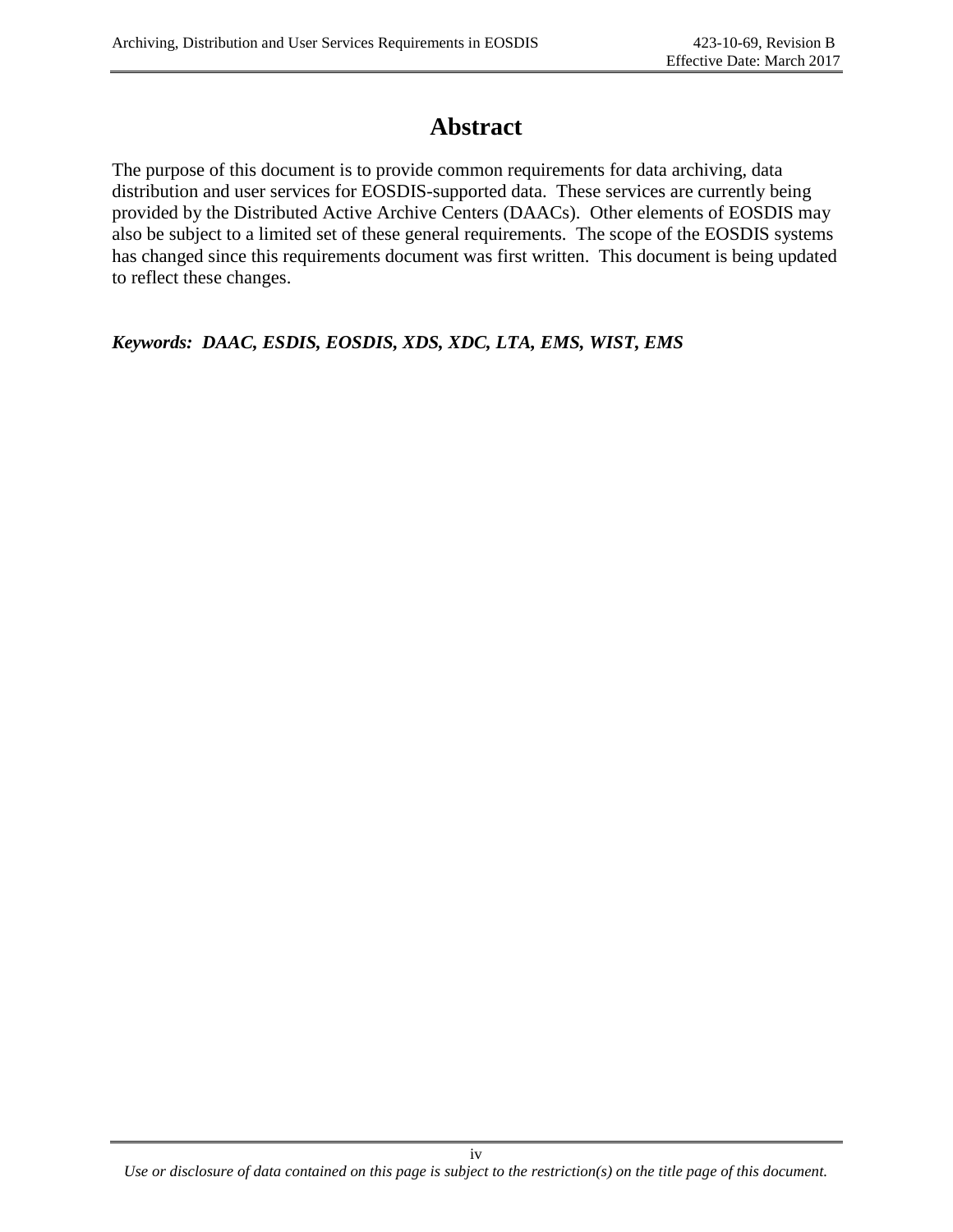# **Change History Log**

| <b>Revision</b>   | <b>Effective Date</b>                                    | <b>Description of Changes</b>                           |  |
|-------------------|----------------------------------------------------------|---------------------------------------------------------|--|
|                   |                                                          | (Reference the CCR & CCB Approval Date)                 |  |
| <b>Baseline</b>   | 08/09/2006                                               | CCR 423-10-69-001; CCB approved                         |  |
|                   |                                                          | CCR 423-0059; CCB approved                              |  |
| <b>Revision A</b> | 02/01/2012                                               | Pages: All                                              |  |
| <b>Revision B</b> | CCR 423-ESDIS-132; CCB approved 02/09/2017<br>03/02/2017 |                                                         |  |
|                   |                                                          | Pages: All – cover through page 10; see DCN for details |  |
|                   |                                                          |                                                         |  |
|                   |                                                          |                                                         |  |
|                   |                                                          |                                                         |  |
|                   |                                                          |                                                         |  |
|                   |                                                          |                                                         |  |
|                   |                                                          |                                                         |  |
|                   |                                                          |                                                         |  |
|                   |                                                          |                                                         |  |
|                   |                                                          |                                                         |  |
|                   |                                                          |                                                         |  |
|                   |                                                          |                                                         |  |
|                   |                                                          |                                                         |  |
|                   |                                                          |                                                         |  |
|                   |                                                          |                                                         |  |
|                   |                                                          |                                                         |  |
|                   |                                                          |                                                         |  |
|                   |                                                          |                                                         |  |
|                   |                                                          |                                                         |  |

v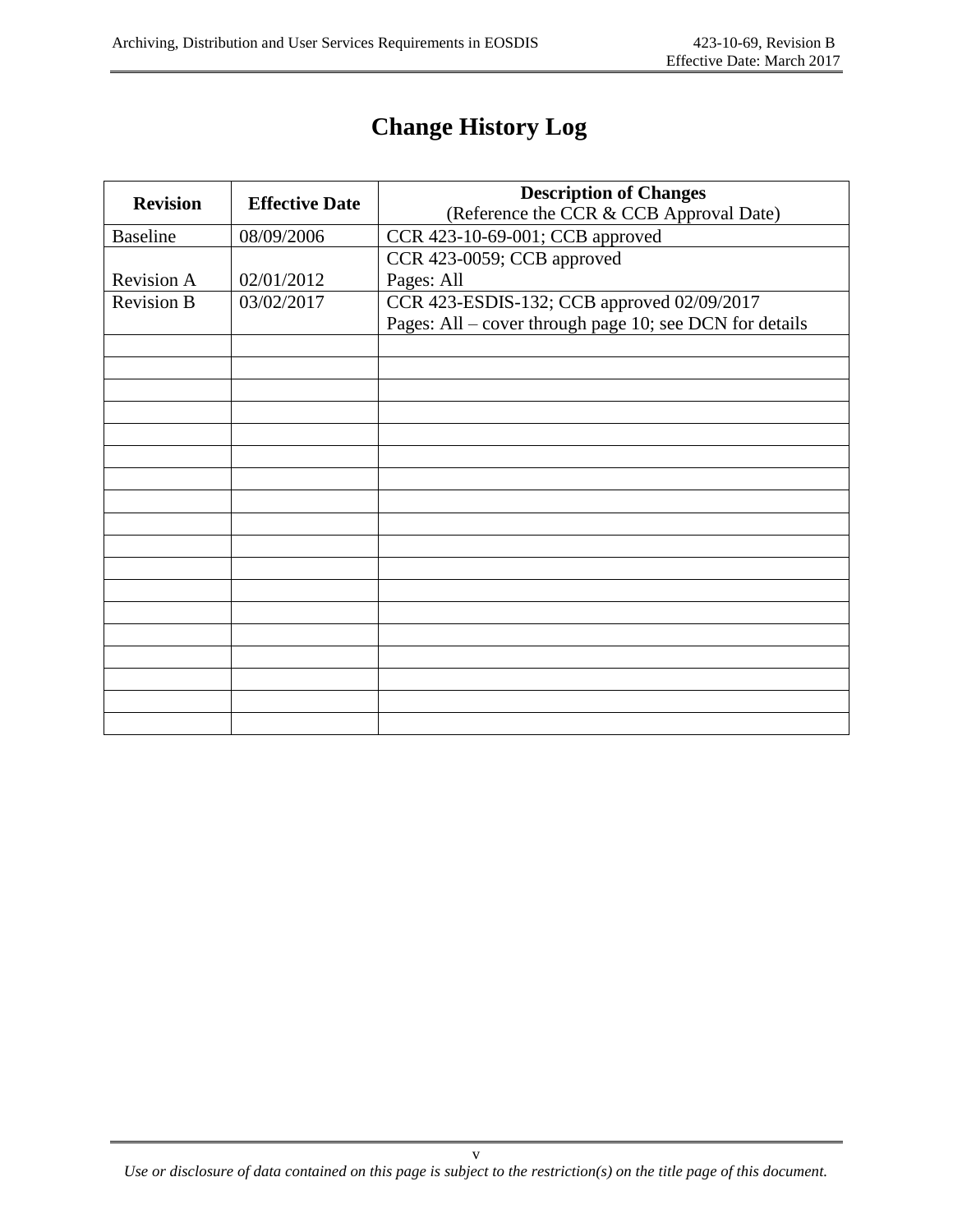## **Table of Contents**

| 1.2 |                                                                                                                       | .Error! Bookmark not defined. |
|-----|-----------------------------------------------------------------------------------------------------------------------|-------------------------------|
|     |                                                                                                                       |                               |
|     |                                                                                                                       | .Error! Bookmark not defined. |
|     |                                                                                                                       |                               |
|     |                                                                                                                       |                               |
|     |                                                                                                                       |                               |
|     |                                                                                                                       |                               |
|     |                                                                                                                       |                               |
|     | 2.2.1 [Section Title] <data flows="" information="">Error! Bookmark not defined.</data>                               |                               |
|     | 2.3 [Multilevel List Section Title] < Organization Responsibilities and Demarcations> <b>Error!</b>                   |                               |
|     | <b>Bookmark not defined.</b>                                                                                          |                               |
|     | Appendix A <appendix -="" a="" issues="" plan="" title="" work-off=""> <b>Error! Bookmark not defined.</b></appendix> |                               |
|     |                                                                                                                       |                               |
|     |                                                                                                                       |                               |

### **List of Figures**

Figure 1. Sample Figure with Caption..........................................**Error! Bookmark not defined.**

### **List of Tables**

Table 1. Sample Table with Caption.............................................**Error! Bookmark not defined.**

vi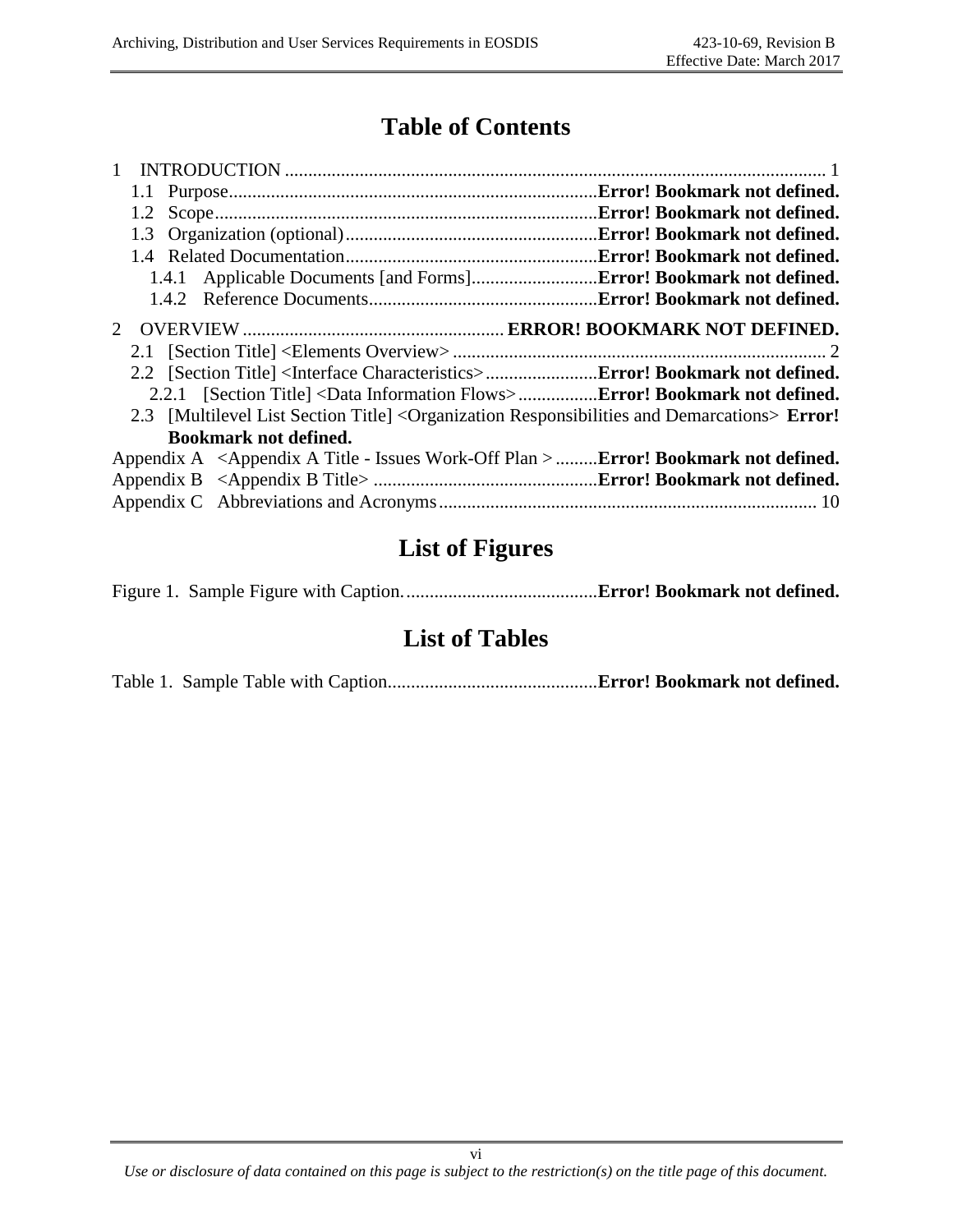### **1 INTRODUCTION**

#### **1.1 Scope and Assumptions**

The purpose of this document is to provide common requirements for data archiving, data distribution and user services for EOSDIS-supported data. These services are currently being provided by the Earth Observing System Data and Information System (EOSDIS) Data Centers or Distributed Active Archive Centers (DAACs). Other elements of EOSDIS may also be subject to a limited set of these general requirements. Rather than refer to specific Archive Centers/DAACs, this document refers to an entity providing such services as an "X Distributed Active Archive Center (XDAAC)". The data system that provides the functionality to provide the services is referred to as an "X Data System (XDS)". It is assumed that the reader is familiar with Earth Observing System (EOS) Data and Information System (EOSDIS) terminology. The intent of this document is to specify "what" requirements as opposed to any implied implementation or "how".

This document does not include discussion of network requirements and communications systems. Security requirements are covered by pre-existing security plans tracked by the ESDIS Computer Security Officer. Network requirements are discussed in separate documents.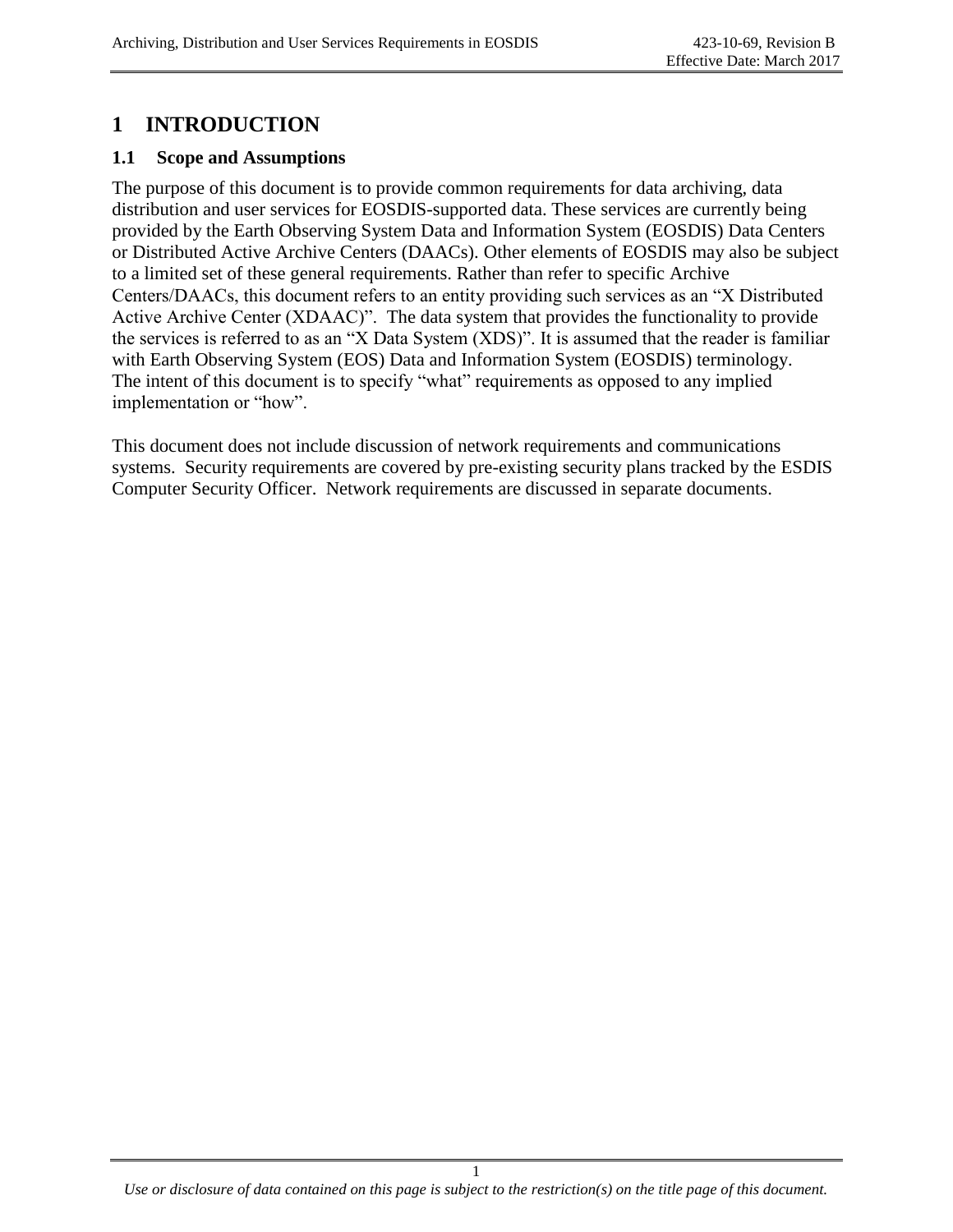### **2 REQUIREMENTS SPECIFICATION FOR ARCHIVE, DISTRIBUTION AND USER SERVICES**

#### **2.1 Overview**

The XDAAC has the responsibility to meet the objectives of data product archiving, distribution, and search and ordering for missions assigned to the NASA Earth Science Data and Information System (ESDIS) Project. This includes all missions (satellite, aircraft, field campaign, model, insitu, and others) assigned by NASA Headquarters Earth Science Division to the EOSDIS.

Data to be archived are ingested from one or more data production systems and various other mission and external data providers, as necessary, through interfaces described in specific Interface Control Documents (ICDs). Requirements to archive and distribute the data for a given mission extend as long as required by the ESDIS Project. This duration is dependent on the active use of the data by NASA funded investigators and the provisions of long term archiving as determined by ESDIS. XDAACs will need to ensure that the data are transitioned to the appropriate Long-Term Archive when National Aeronautics and Space Administration (NASA) notifies the XDAAC that it is appropriate to do so. The XDS has a search and order/request/access function that 1) provides users with information about the available data products and data-related services (e.g., guide documents), 2) gives users the capability to identify and select their desired information and data products or services before ordering/requesting/accessing, and 3) delivers the requested data to users. The XDS shall provide users with functionalities to manipulate certain data products prior to ordering (e.g., spatial and/or spectral subsetting). The XDAAC shall provide a User Services function to assist users, for example, questions regarding data formats, data usage, system access, etc. While the XDAAC will probably be staffed only on a 40-hour workweek schedule, ESDIS expects the XDS to be available every day on a 24-hour basis with the exceptions of planned downtime.

In addition, the XDAAC provides the ESDIS Project information (typically, log files) related to data ingesting, data archiving, data distribution, and user satisfaction. To facilitate integrated reporting to NASA Headquarters, the ESDIS Project management determines the specific metrics information to be gathered based on the particular needs of the mission and the detailed information needed to monitor performance of the XDAAC. ESDIS Project collects metrics from the XDSs according to the interface control document (423-47-01) between XDSs and the EOSDIS Metrics System (EMS). Appendix A shows the metrics that the Project routinely uses.

The ESDIS Project supports and maintains a number of cross-EOSDIS infrastructure components and APIs that together, along with XDS components, define the EOSDIS enterprise. In addition to the EMS, these components include the Common Metadata Repository (CMR), its internal metadata representation called the Unified Metadata Model (UMM), and its Earth Science Data Search reference client; the Global Imagery Browse Services (GIBS) and its Worldview reference client; and Earthdata which includes the Earthdata Website, Earthdata Code Collaborative, Earthdata Login, Earthdata Top Hat along with a number of other reusable components. As new cross-EOSDIS infrastructure components are developed, the XDAAC is expected to participate in the development by providing unique requirements and to participate in systems reviews. XDAACs may also collaborate with each other and it is incumbent on them to provide all necessary interfaces between collaborating XDS systems at each XDAAC.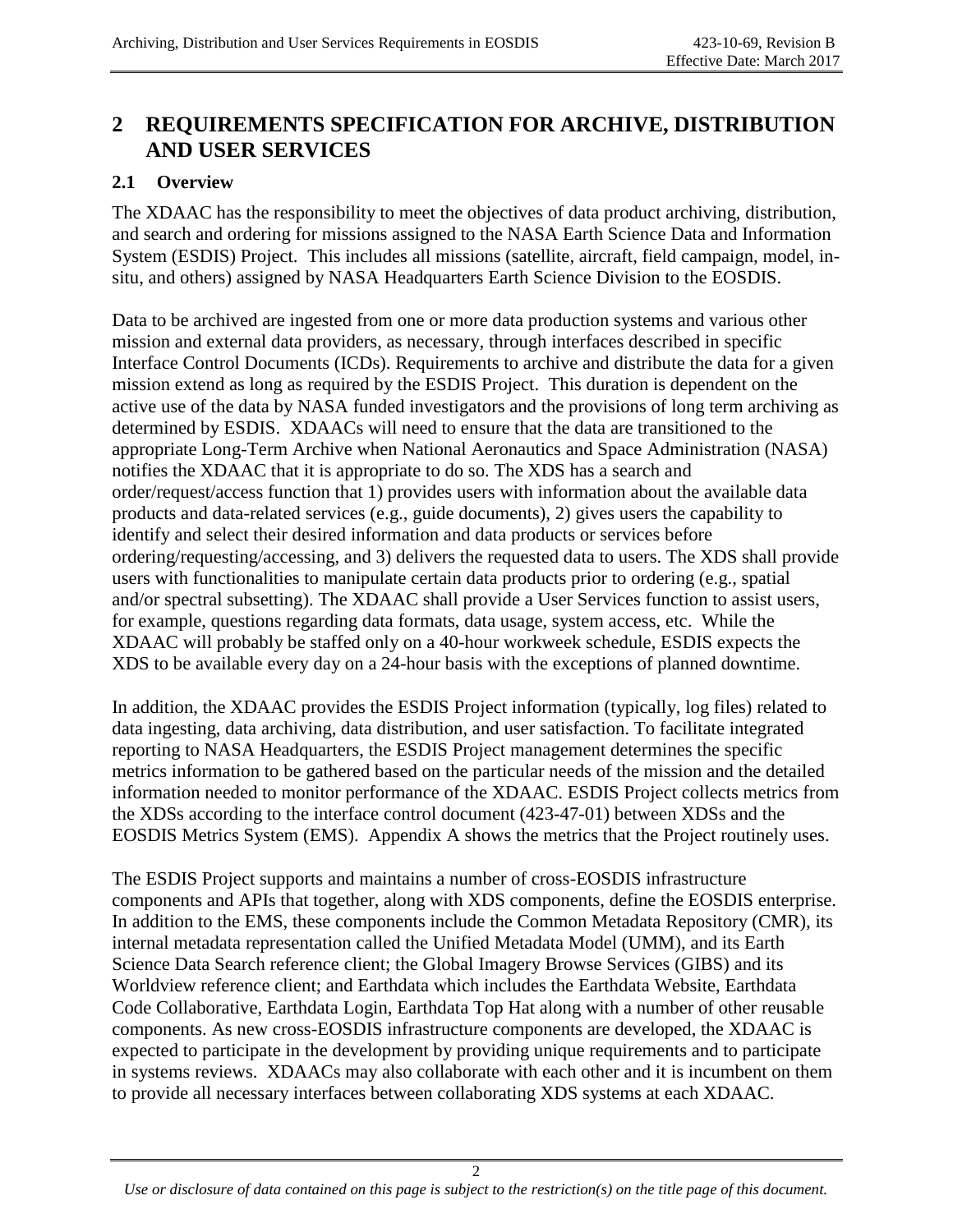It is ESDIS policy to release all software as open source following the NASA release process. All software developed for the XDSs shall likewise be released as open source.

It is an ESDIS general policy that all software deployed to the commercial cloud utilize the NASA-Compliant General Application Platform (NGAP) and comply with associated ESDIS processes for cloud application development and deployment.

#### **2.2 Data Ingest**

ESDIS policy is that ingest is completed only when the data are available to users and the metadata are in CMR.

- 1. The XDS shall ingest data from each provider in accordance with the interface specification documented in the applicable ICD.
- 2. The XDS shall be capable of ingesting data from multiple providers.
- 3. The XDS shall ensure ingest data integrity through the use of checksums in order to satisfy interface requirements with external systems.
- 4. The XDS shall verify the non-science quality of the data upon ingest for each unique data set.
- 5. The XDS shall provide ingest metrics to the ESDIS Metrics System as described in Appendix A.
- 6. The XDAAC shall support GIBS by providing browse imagery for all higher-level data products where imagery can be generated. ESDIS will approve the XDAAC products for which browse imagery will be generated and the methods used for generation and delivery to GIBS. ESDIS may grant waivers for some products. Browse products may be delivered to GIBS directly from the Science Investigator-led Processing System (SIPS), or be simply passed through the XDAAC to GIBS.

#### **2.3 Data Archive and Distribution Function**

Each XDAAC has the responsibility for archiving and distribution of assigned mission-related data products. This includes EOS and other missions' standard and special mission output products, metadata, and any ancillary/auxiliary or correlative data sets necessary for the production and validation of those output products, as well as data set documentation. Data sources may include SIPSs, EOS Data and Operations System (EDOS), Flight Dynamics System, NASA Sentinel Gateway, other agency interfaces (e.g. NOAA), other DAACs, designated external data providers, and others as appropriate.

#### 2.3.1 Overview

The XDAAC archives designated data products and distributes them to users. Some products will be created for distribution through an on-demand processing system and are subject to the same delivery requirements as products that are stored in the archive. The XDAAC distributes data electronically over designated Mission Support Networks and Science Support Networks as defined in the Networks Interface documentation (ICD between EOS Networks and EOSDIS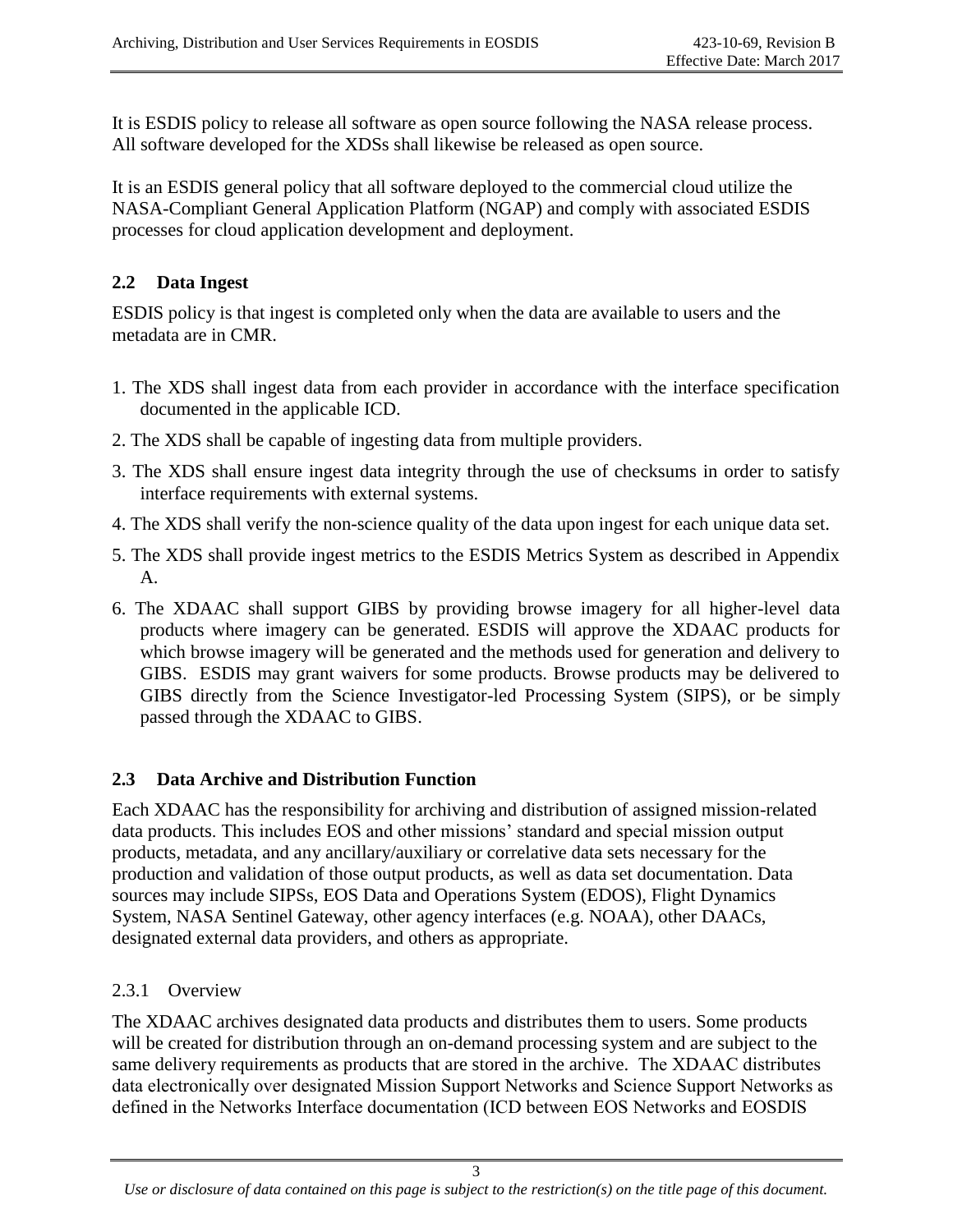Elements (423-ICD-002). Electronic data transmission must comply with all applicable NASA security standards.

#### 2.3.2 Data Archive

- 1. The XDS shall store all designated data products in an online primary archive system or create products on demand. The XDAAC shall assure that products generated on demand (virtual products) are identical to the corresponding standard products that would otherwise be archived, having undergone initial and periodic ongoing operational and scientific quality assessment. Designated products will be established by the ESDIS Project for each XDAAC and listed in a separate document to be provided to the ESDIS project by the XDAAC.
- 2. The XDS shall provide the capability of retrieving any data granule stored in the storage system.
- 3. The XDS shall have the capability to archive multiple versions of selected archive data as designated by the ESDIS Project.
- 4. The XDS shall ensure data integrity through the use of checksums in order to satisfy interface requirements with external systems.
- 5. The XDAAC shall obtain and maintain a Digital Object Identifier (DOI) for all standard data product collections distributed to users via the ESDIS provided process.
- 6. The XDAAC shall maintain catalog metadata for all products that are available from the XDS. The metadata content shall conform to ESDIS Standards Office (ESO) approved standards for metadata and be provided in a form that can be easily translated into the Unified Metadata Model (UMM).
- 7. The XDAAC shall maintain archiving, distribution and user services functions for designated data products until notified by ESDIS to stop maintaining these functions.
- 8. As part of the EOS missions data flow for some missions, EDOS maintains a backup of the Level 0 data at their offices in White Sands, NM. For those missions where White Sands is the Level 0 backup, the XDAAC shall be able to interface with the EDOS system and recover Level 0 data (when necessary) from the back-up archive in White Sands, NM.
- 9. The XDAAC shall maintain an off-site backup copy of all other data that would be impossible or difficult to recover in case of loss (e.g., ancillary data, metadata, command history, Science Software, engineering data, calibration data, systems and applications software, selected data products, depending on need). Some off-site backup copies of data may not be directly in XDS control, however, the XDAAC shall be aware of the locations of all backup copies of data. For example, if the backup copy of the data is located at a different DAAC or in a NASA Cloud archive, the XDAAC shall be aware of the location of that backup and have access to it.
- 10. The XDS shall have the capability to restore its archive to avoid permanent loss of archived data.
- 11. The XDS shall allow for new technology integration and scalable systems for archival data.
- 12. The XDS shall allow old versions of data to be removed from the archive.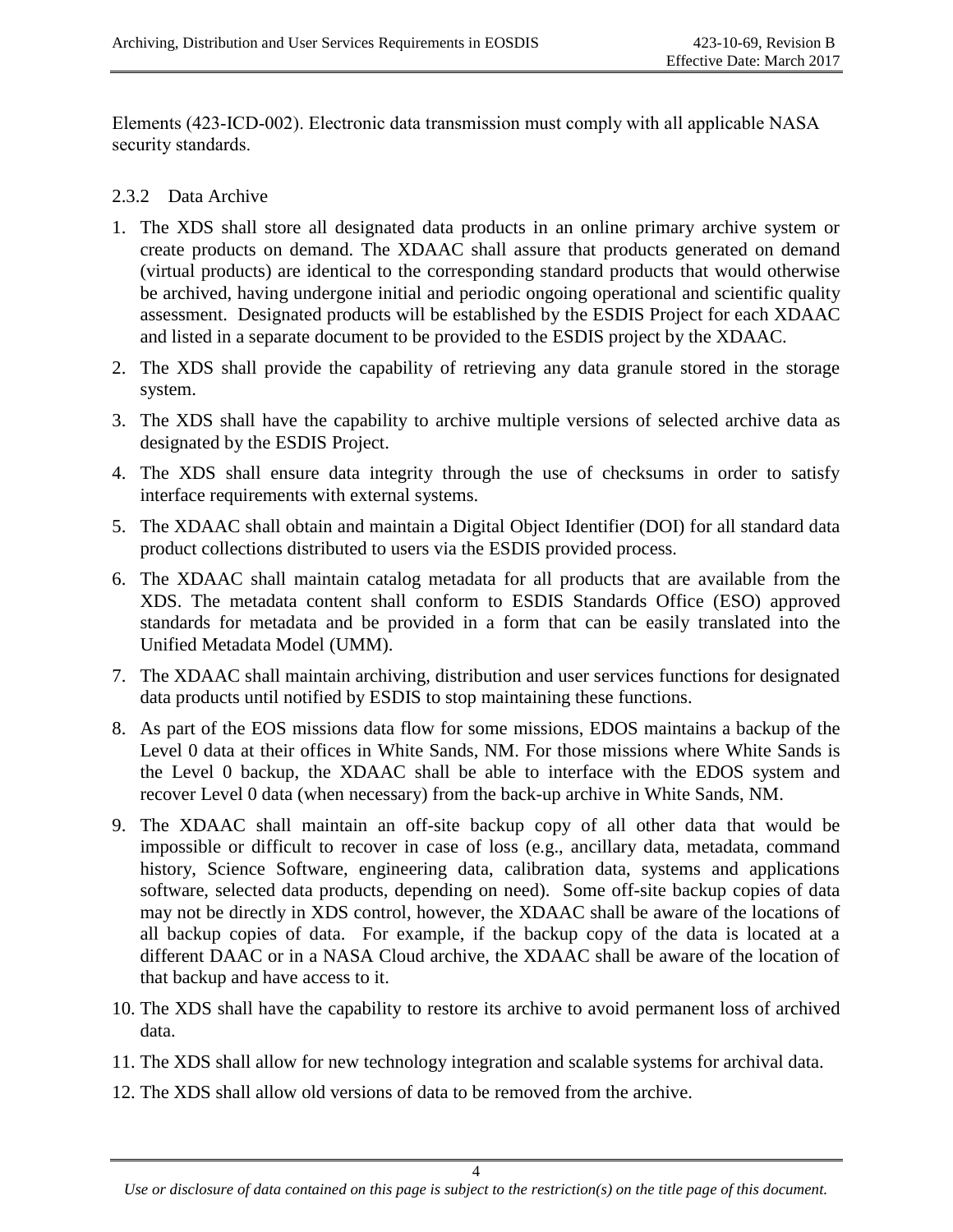- 13. The XDS shall provide archive metrics to the ESDIS Metrics System. The metrics are described in Appendix A.
- 2.3.3 Data Distribution
- 1. The XDS shall distribute data to users in accordance with the NASA Earth Science Data and Information Policy that promotes the full and open sharing of all data with the research and applications communities, private industry, academia, and the general public. Data includes standard and special data products, metadata, ancillary/auxiliary data, calibration data, science software source code, browse data, and documentation. The ESDIS Project may grant exceptions to this requirement via waivers for individual data products.
- 2. The XDAAC shall provide data product access on a non-discriminatory basis so that all users are treated equally except where there are restrictions for data products as required and approved by the ESDIS Project.
- 3. The XDAAC shall implement Earthdata Login, following ESDIS procedures, for applications where data from data products are retrieved by humans or machines. This includes direct downloads of data files (e.g. via http/https) as well as retrievals of data through data services such as OPeNDAP. Waivers to this policy shall be approved by the ESDIS Project. User access to some data (such as metadata, science software, browse data, and documentation) shall not require Earthdata Login.
- 4. The XDS shall be capable of responding to users' requests for data. The XDS shall be capable of providing subscriptions to datasets.
- 5. On an XDS that supports an order-based system, the XDS shall provide automated status information to users regarding their data orders.
- 6. The XDS shall distribute data in ESO-approved standard formats commonly accepted within the user community for the types of data for which the XDAAC is responsible. Waivers to this policy shall be approved by the ESDIS Project. The ESO approved standards are listed at http://earthdata.nasa.gov/user-resources/standards-and-references.
- 7. The XDS shall distribute data to users via electronic networks.
- 8. The XDS shall distribute data to various data processing systems, instrument teams' science computing facilities, SIPS, and other DAACs to support product generation and quality assurance in a timely manner to support production schedules.
- 9. The XDS shall provide subsetted data and/or subsetting, reprojection, and format conversion tools appropriate to the XDAAC's data holdings to ensure efficient distribution of data to users.
- 10. The XDS shall provide distribution metrics to the ESDIS Metrics System. The metrics are described in the Appendix A.
- 11. The XDS shall ensure data integrity through the use of checksums in order to satisfy interface requirements with external systems.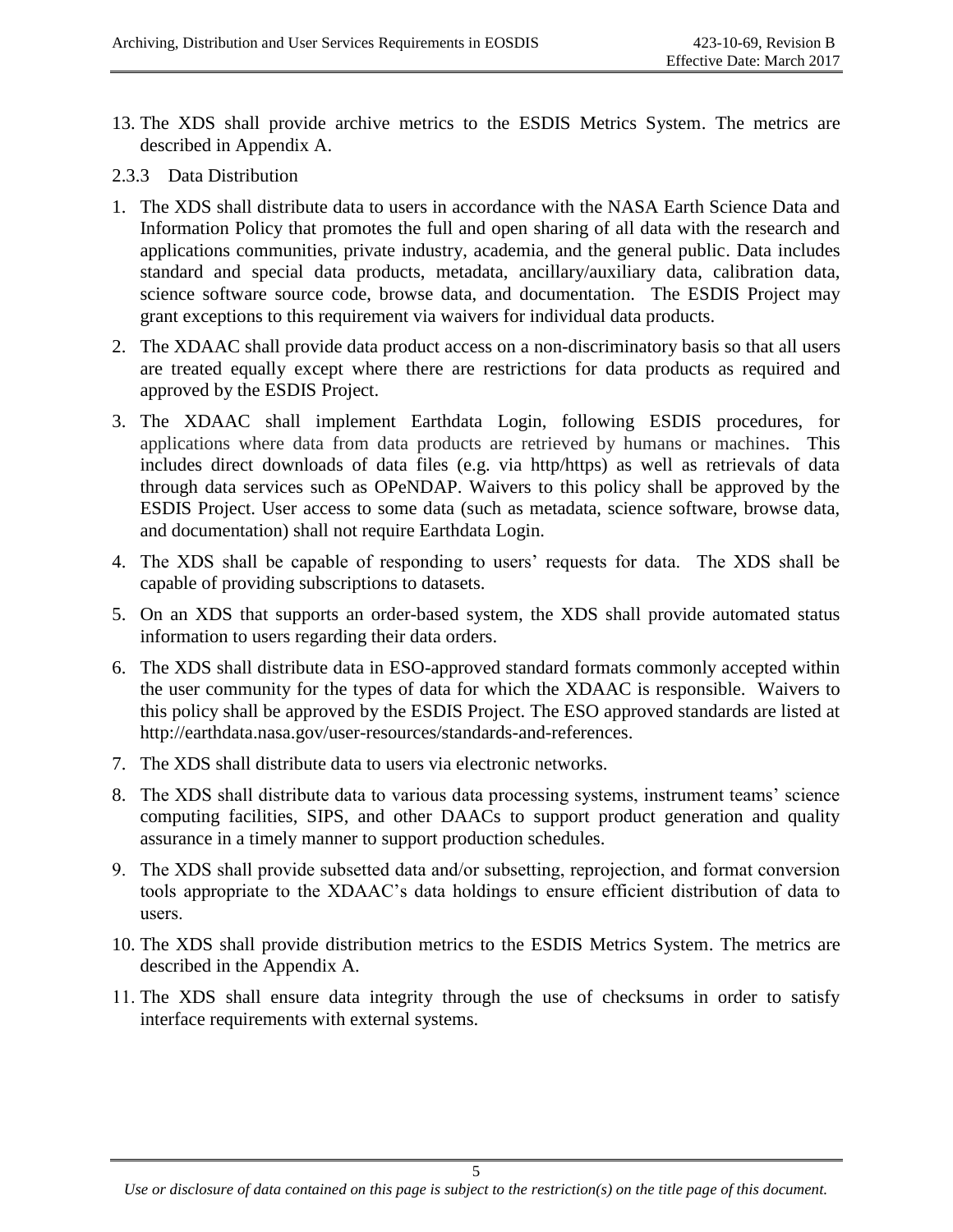#### 2.3.4 Performance

The performance requirements are based on current performance at the DAACs and agreements between each XDAAC and ESDIS.

- 1. The XDS shall be capable of receiving and archiving the data products resulting from forward processing of data simultaneously with those resulting from reprocessing.
- 2. For an XDS that supports an order-based system, the XDS shall make the data available for electronic pickup by the user for at least 24 hours.
- 2.3.5 Operational Requirements
- The XDAAC shall notify ESDIS of off-nominal operational instances by the next business day of the occurrence. Off-nominal occurrences include unanticipated downtime of 8 hours, or compromising security incidences.
- 2. The XDAAC shall provide access to network information to ESDIS and shall be IPv6 compliant.
- 3. The XDS shall operate 24 hours a day, 7 days a week with an operational availability of .96 during any given 30-day period. The XDAAC itself may only be staffed on a 40-hour per week basis, but the XDS shall meet this availability requirement around the clock with the exception of scheduled downtime. (Operational availability is defined excluding scheduled downtime.)
- 4. The XDS shall be able to clear, within 48 hours, any backlogs accumulated during scheduled or unscheduled downtimes.

#### **2.4 Information Management**

A primary role of information management is to give the users efficient access to the XDAACheld data products, providing them with all of the information and tools to search, locate, select, and obtain those products and services required to perform their science investigations. These products may be stored in the archives or may entail either higher level processing of an archived product or the placement of an acquisition and processing request. Information management may include XDS-specific, stand-alone client(s) in addition to the Earth Data Search Client (EDSC). The XDS shall support the export of granule and collection metadata to the CMR using appropriate software tools to facilitate cross-XDS access to EOS data holdings. As a best practice, the XDS should use the CMR as its own inventory data discovery system.

#### 2.4.1 Website Management

- 1. The XDAAC shall maintain and manage a public Website that provides, at a minimum, access to and information on XDAAC data products, services, documentation, user support, and guidance on how to properly cite data.
- 2. The XDAAC website shall adhere to the Earthdata User Interface (EUI) guidelines for styles and navigational aids and found on cdn.earthdata.nasa.gov/eui/latest/docs/design/.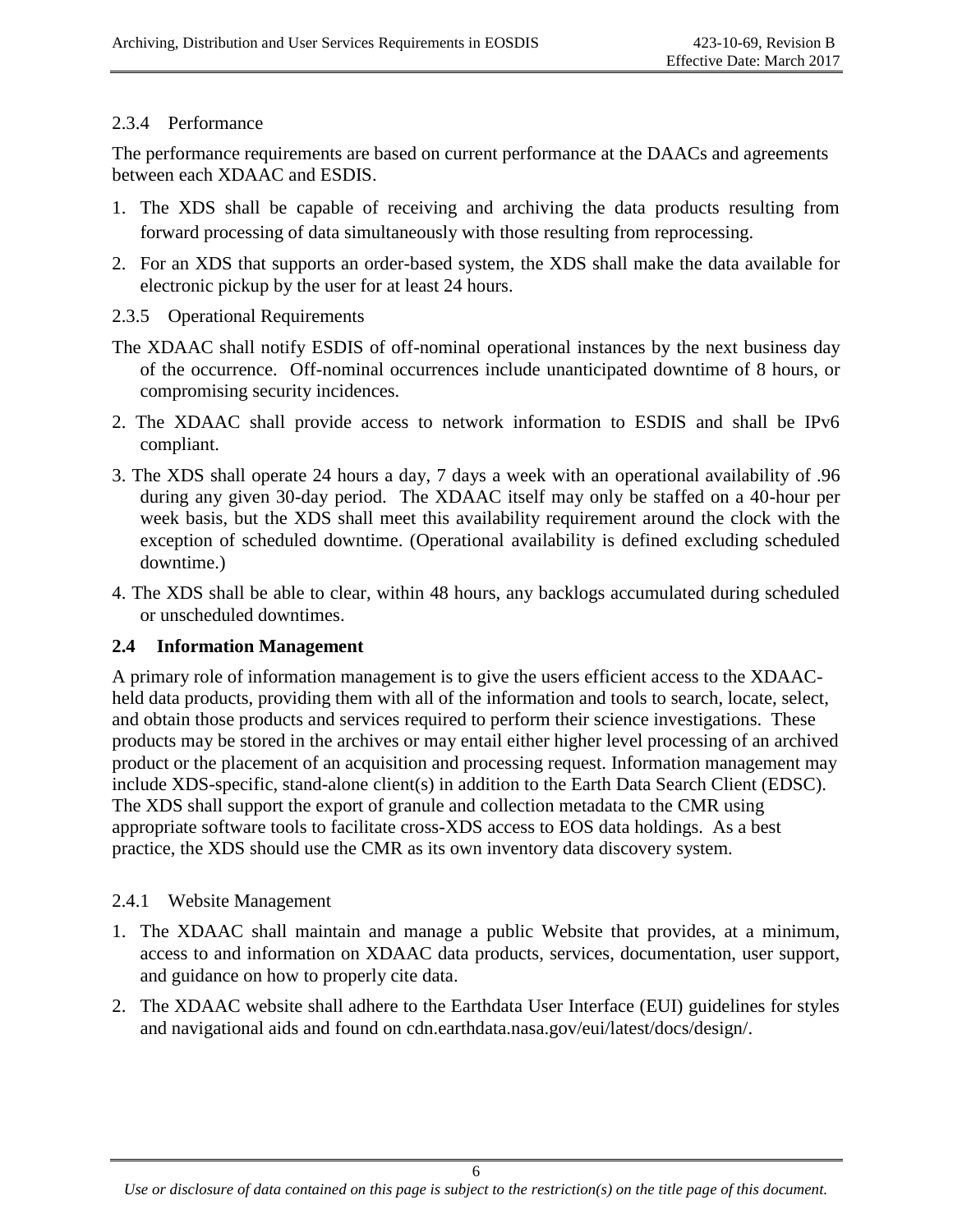#### 2.4.2 Metadata Management

- 1. The standard product metadata shall contain all information required of CMR product metadata as defined in the UMM for Collections (UMM-C).
- 2. The XDAAC shall maintain (export, update, delete) its UMM for Granules (UMM-G) metadata in CMR. The XDAAC shall work along with the ESDIS Project to ensure the currency, correctness, completeness, and quality of XDAAC's metadata in CMR to enable users' discovery, search, and use of the XDAAC-held data products using the EDSC or other clients using CMR.
- 3. The XDAAC shall manage the accessibility to granule- and/or collection-level data and services in CMR using rules, conditions, permissions, and restrictions as available in CMR.
- 4. The XDAAC shall maintain a CMR metadata provider profile and provider policy information.
- 5. The XDAAC shall support data product access via CMR, which includes rejecting, accepting, canceling, closing and tracking orders or access requests.
- 6. The XDAAC shall work with CMR support staff and coordinate any significant changes to the peak daily rate of metadata provided to CMR.
- 7. The XDAAC shall work with the CMR support staff to resolve user community problems (e.g. orders/requests, availability of data holdings for search and order/request/access) and identified metadata quality issues within a ESDIS-specified timeframe.

#### **2.5 User Services**

- 1. The XDAAC shall assist users in the resolution of problems in using XDAAC or EOSDIS services, providing scientific information about the data products, resolving problems with formats and other data related issues, and in resolving download failures.
- 2. The XDAAC shall assist ESDIS in conducting user satisfaction surveys. The XDAAC shall participate in the annual ESDIS survey. The XDAAC may propose alternative measures to document customer satisfaction metrics in addition to the survey. The ESDIS Project conducts an annual survey of users to obtain the "American Consumer Satisfaction Index (ACSI)" for the services users receive from the EOSDIS. The ACSI is a metric that NASA reports annually to the Office of Management and Budget. The goal of the performance requirements below is to maintain or increase the ACSI.

#### **2.6 Information Security**

- 1. The XDAAC and XDS shall comply with all of NASA's information technology and information security requirements as in NASA Procedural Requirement (NPR) 2810.1A (Security of Information Technology (Revalidated with Change 1, dated May 19, 2011)) and NASA Policy Directive (NPD) 2810.1E (NASA Information Security Policy, 7/14/2020). The XDAAC shall provide copies of security documentation to appropriate NASA officials and the ESDIS office.
- 2. The XDAAC and XDS shall maintain confidentiality of user product requests and accounts per the ESDIS Privacy policy guidelines.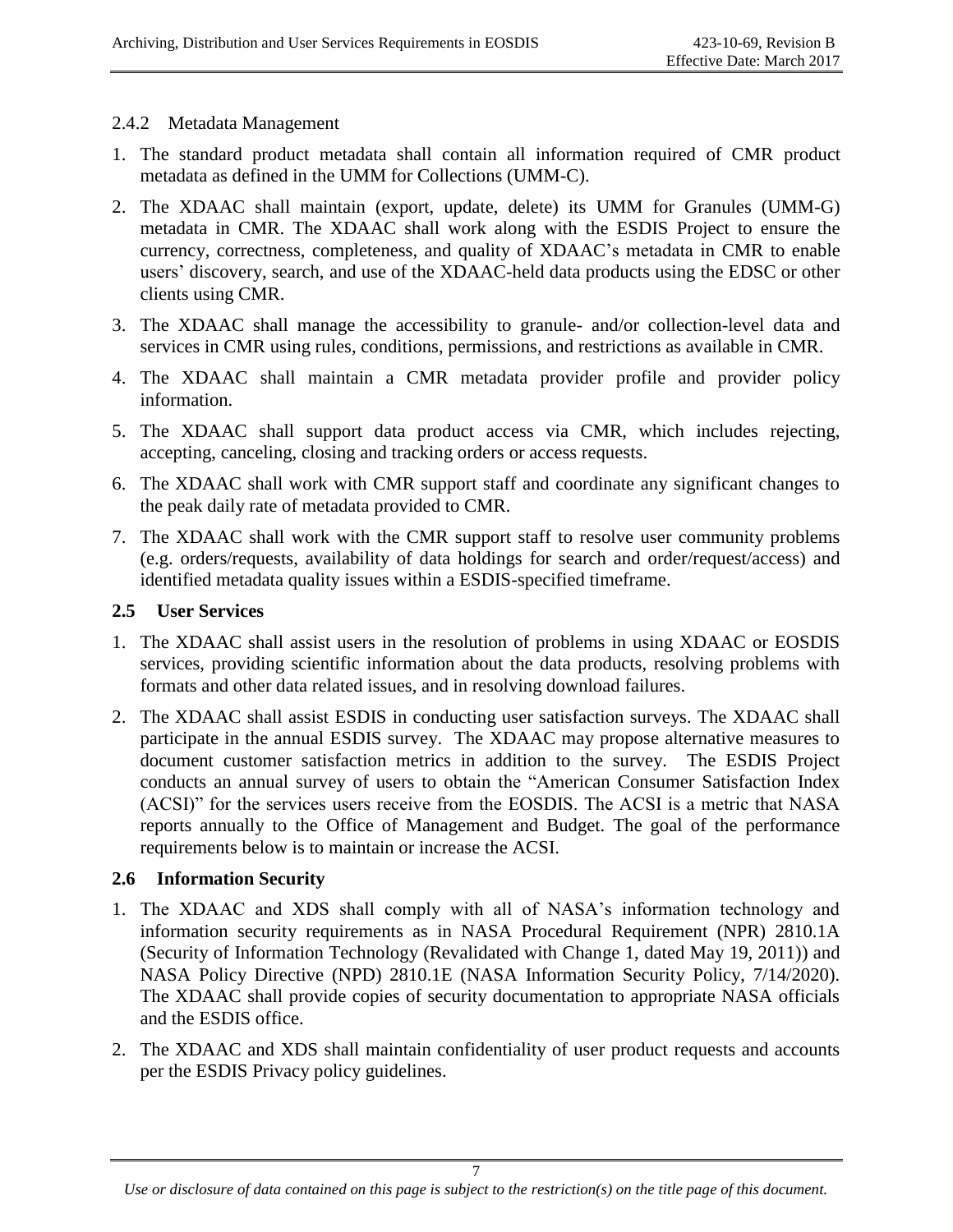The XDS shall comply with all applicable guidelines for website and outreach communications as established by NASA.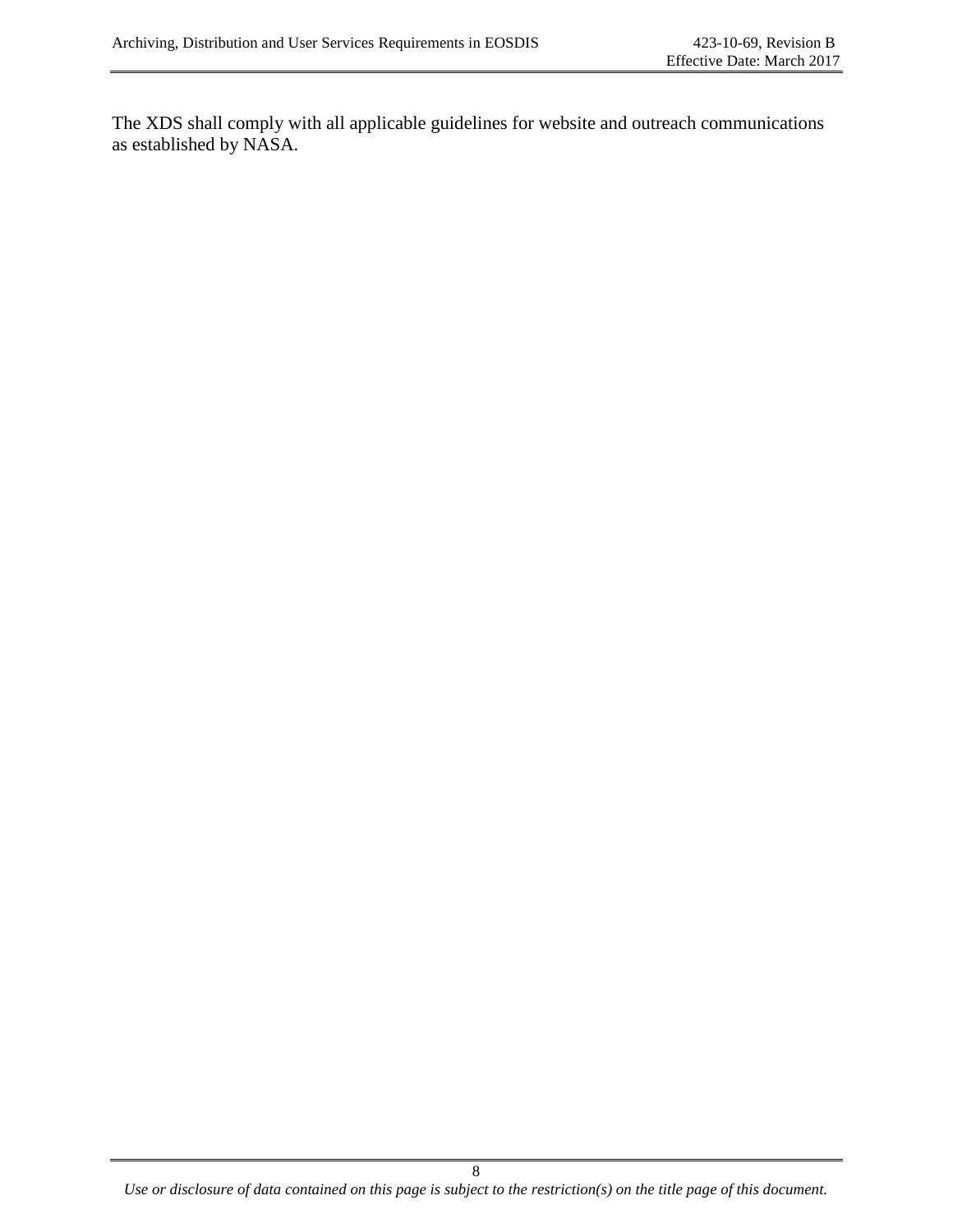# **Appendix A Performance Metrics in Use by ESDIS Project**

- 1. Ingest rates and statistics on all products by XDAAC, Level, Discipline, Mission, Instrument, by time period (including volumes, numbers of granules).
- 2. Archive rates and statistics on all products by XDAAC, Level, Discipline, Mission, Instrument, by time period (including volumes, numbers of granules).
- 3. Product latencies on Near Real-time products by instrument, time period.
- 4. Data distribution metrics by XDAAC shall include volumes, number of files, number of products, number of users, types of products, types of users for given time periods. Various groupings of these metrics are used, for example by: IPhost internet domain (.com, nasa.gov, noaa.gov, umd.edu, etc. as well as individual e-mail addresses used for user satisfaction survey), instrument, mission or campaign, discipline, country, distribution type, registered users.
- 5. Number of user accesses to XDAACs and grouping by user characterization such as country, internet domain.
- 6. Deleted products from archive (by XDAAC, granule, product, mission, instrument, product version, time period).